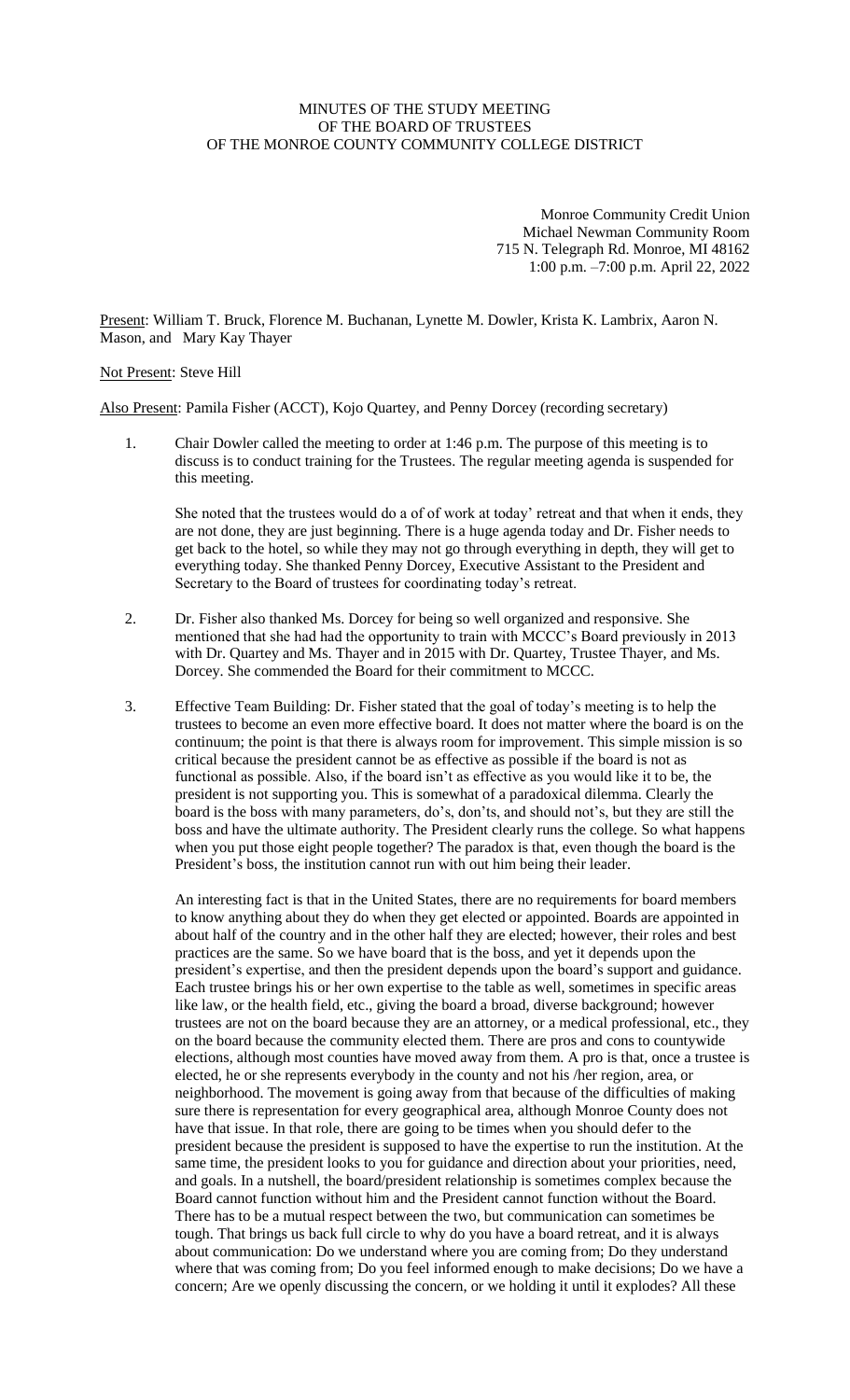basic principals of communication apply to this paradoxical relationship. What makes this even more complicated is that you are not to talk unless you are in an open meeting, with only a few exceptions.

Non-profit and corporate boards have plenty of opportunities to talk about whatever they want, without the public present, without posting it, without an audience, specifically. For college boards, there is a reason for that because of open meeting laws. College boards must abide by the minutiae of the bible, making open communication is more complicated. If a trustee is offended by something another trustee said, he/she is probably not going to want call the person on it in a public meeting being video broadcast. A trustee may have a question but feel like, "well, I should really probably already know that," he or she may not want to say it out loud. Sometimes people are just hesitant to say anything. To make it even more complex, when there are serious concerns there just are just not enough opportunities for this type of discussion. And yet simple conversation is the absolute platform on which everything else is built. Communication, relationships, and trust all start with conversation. Examples are special workshops, which you may or may not have important topics to discuss, but you are not taking action and these meetings are not necessarily video broadcast; attending meetings like conferences. Michigan has a decent state association, where you can gather with your peers and talk about what they are doing, but also over dinner. Going back to why we are here, it is because it gives you an opportunity to talk.

Dr. Fisher commented the goal today is to become as effective as possible at what we do because it is efficient, and in order to do that, we have to ask the question, "What is effective?" She explained that the group would spend a fair amount of time looking at what is called best practices and what that is about. Dr. Fisher gave some synthesized versions and summaries of *Best Practices of Boards.* She also spoke about committing to continuous improvement and assessment. She reviewed the Board self-study with the trustees, focusing on the areas they identified as areas that could be improved. She commended the trustees on their thoughtful comments on the self-assessment and explained that what they are doing through the process is building their team and developing an understanding of where each of them is coming from. They'll also complete an up to date plan that is comprised of goals for as a board and the things they are willing to work on in the next six to 12 months. Dr. Fisher said that these accomplishments would equal a successful retreat.

Dr. Fisher also mentioned that there are two board members who will not be returning after the end of their 6-term in November. Two of the trustees on have been with the board for three years, but were not able to meet for two of those three years. So these trustees have only had one or two in-person meetings, and that is a challenge. There are also a few board members who have not been present and that present a huge challenge. The other side of that is that if there was a problem, especially between two trustees, we usually do not tend to address it in that setting because they are just not going to do that; and if there's a problem between a trustee and the President, that is not the right setting. Technically they should be going into session and should be talking. So the lack of one-on-one becomes more of an issue. When trustees meet in smaller caucuses and talk or have lunch together and talk, that is not healthy either and hit has caused some real problems for some boards even though your want to build those relationships.

Dr. Fisher mentioned that The Association of Community College Trustees (ACCT) says that one new board member equals a new board, which changes the dynamics of the entire board. In January, two new trustees will fill the vacancies left by the trustees who are leaving. Building the important personal relationship between trustees may be more complicated with these new dynamics. There will soon be a new "seven" on the Board and then everything discussed today will be exponential. What works for one person does not necessarily work for all. Perhaps a good start would be to invite the newly elected trustees to join the November Board meeting so they can observe before beginning in January.

Dr. Fisher took a moment to commend President Quartey for his recent newspaper article, *Progress in the Midst of a Pandemic,* where he applauded college staff and the trustees for continuing to maximize productivity and for doing their utmost to serve students in spite of the tremendous pressures everyone faced with life-work balance. She went on to say, that essentially, everybody needs to have this idea of giving each other some grace, some slack, and some forgiveness to say the things that should have happened in the last two years sometimes did not happen because of how hard it was to develop the very personal relationships mentioned earlier. This also goes to the different ways individual trustees process information; some are data driven, some need to have more time to digest an idea before making a decision. There are seven different trustees and there is soon to be a new seven, so this is idea of grace and forgiveness will be come even more critical and everything mentioned earlier will increase exponentially. The MCCC Board will have to start all over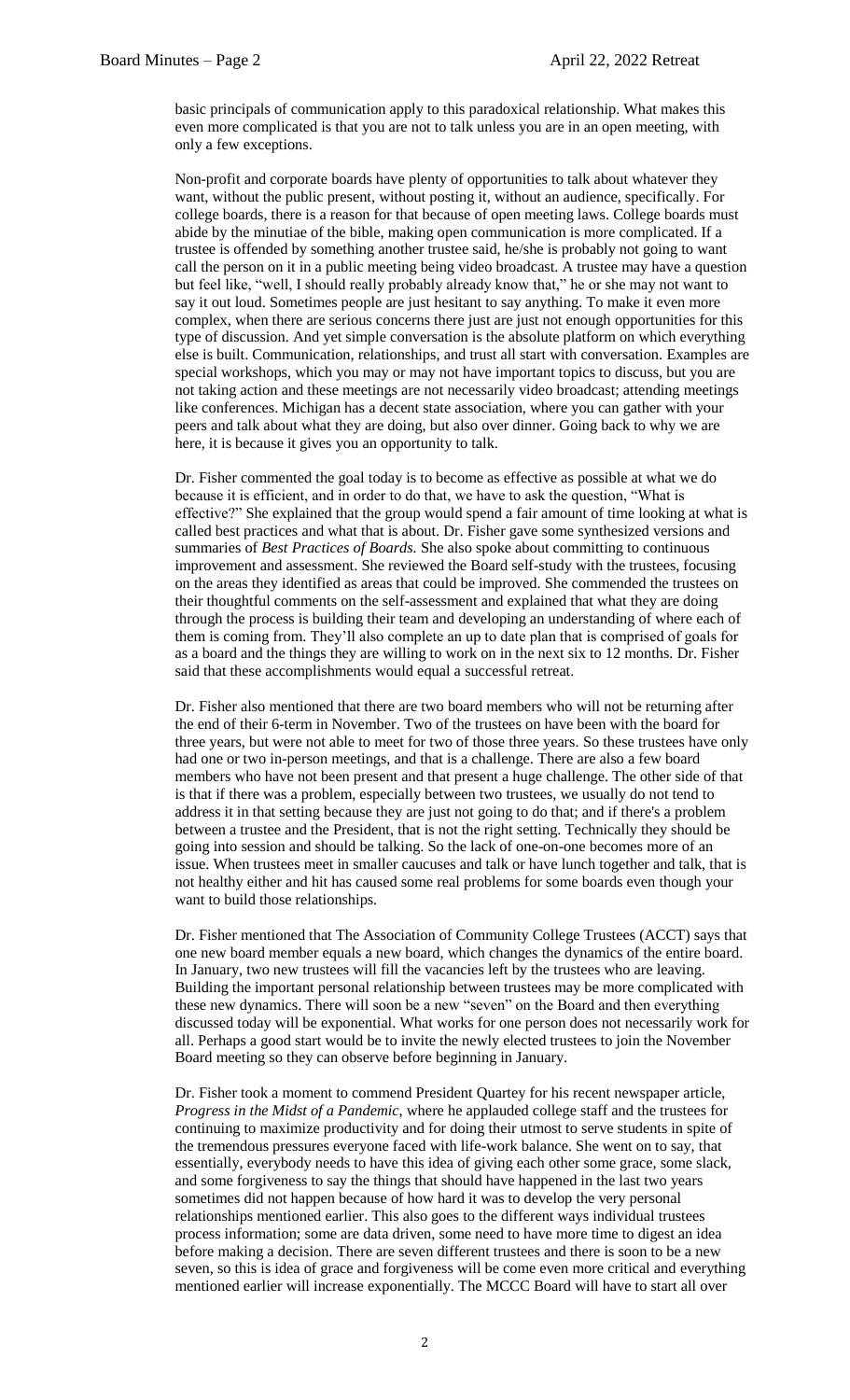because it will not get done in the next six months. Veteran board members can use their experiences to help teach the new trustees by sharing what worked for them.

Dr. Fisher took a few minutes to discuss committee structure. The first rule of a committee is that they must have a purpose. If they are charged with making an advisory decision, they should do the research, discuss the research, and then make a decision and bring it back to the board. Other board members who are not on the committee are aloud to sit in on the conversation and observe, just like anybody can come and observe (open meeting).

The chair appoints all Ad hoc committees, which should always take place at the board meeting. These committees should have clear rules as well as a beginning and an end. All members of the board should have knowledge of the existence of the committee, know the committee's charge, and when the committee will report back to the board. All trustees should be provided with copies of the research and findings ahead of the board meeting in which it is being discussed so that trustees can come to the meeting with the knowledge they need to make an informed decision or to formulate questions.

4. Moving forward, there are some board policies that could be improved. There are some places where the process could be spelled out. Sometimes there are processes that have been going on for a long time that people believe are policies, but they are not. Those processes should be written down as well. The board should take it upon themselves to look at the policies and processes every nine to 12 months to see what may need updating. The job of being a trustee today is far tougher than it was 20 years ago because things have changed over time. What a pro-active board does today day is to look at what needs updating. Fortunately, there are also some really good models available from which to draw. But a board needs to take the time go back and look at their policies and processes and then when something like committee structure comes up, the trustees have something to reference. Ad hoc committees should know what their charge is, what the goal is, and what the state's open meeting laws say. The next piece is coming back to the board and sharing the information. If the information is more complex, there are certain board members that are not going to make a decision the first time they see it. That being said, individuals should not be making the decision at the board meeting, they should already have made it and then they endorse it afterwards. If there is an emergency and the topic is complex, some will need more time, but if you are open with each other and you respect each other, you will tolerate taking more time. That only comes if there is understanding. If there is no understand then people begin to ask, "what are they up to?" or "What was that really about?" If that happens, then you need to look for opportunities to talk about that. These conversations could take place within a closed session if you are already in one, or it could easily take place in an open session.

None of the trustees should be emailing anything to anyone. Do not email anybody anything! Even the chair should not send an email out to the entire board. If a trustee has an article they would like to share with the board, send it to the president and ask his office to share it. When the president's office sends the board something they should not list them all. Do blind copies to everybody. This prevents them from accidentally relying to all, which could be a violation of the Michigan Open Meetings Act. Trustees should NEVER reply all! Legally, boards are not to be conferring with each other in that format. When a trustee replies to all he board technically has a quorum. This applies even when setting up a meeting date.

To help facilitate communication, if a Board member has a question about something they have heard in the community, it is his or her responsibility to speak to the President. Once discussion has taken place, then the President should repeat the question and answer at the board meeting so that everybody has the same knowledge. Sometimes the Board Chair may know information before the rest of the Board, but as soon as it is feasible, she will communicate that information to the rest of the trustees. This helps to ensure that the trustees have as few surprises as possible. If there was one rule for building a team is "no surprises." Surprises are sometimes unavoidable, but they are ok as long as they do not occur often. If a trustee has "bomb to" at a meeting, he or she has an ethical responsibility to let the President and the Board Chair know ahead of time.

5. The Role of the Trustee: Dr. Fisher talked about sources of authority and guidance. In her *Top Twenty Truths for Effective Trusteeship* she states that no one board member has power, only the full Board has power. The Board has only one employee and that is the president. A single trustee has no power to direct the President on what to do on any college-related decision, understanding that direction comes only from the entire Board of Trustees.

Board members should not be taking calls from college employees at all. Remember trustees could also end up being the adjudicating body for a complaint that comes from an employee, and if he or she has already been in engaged in conversation with the employee, the trustee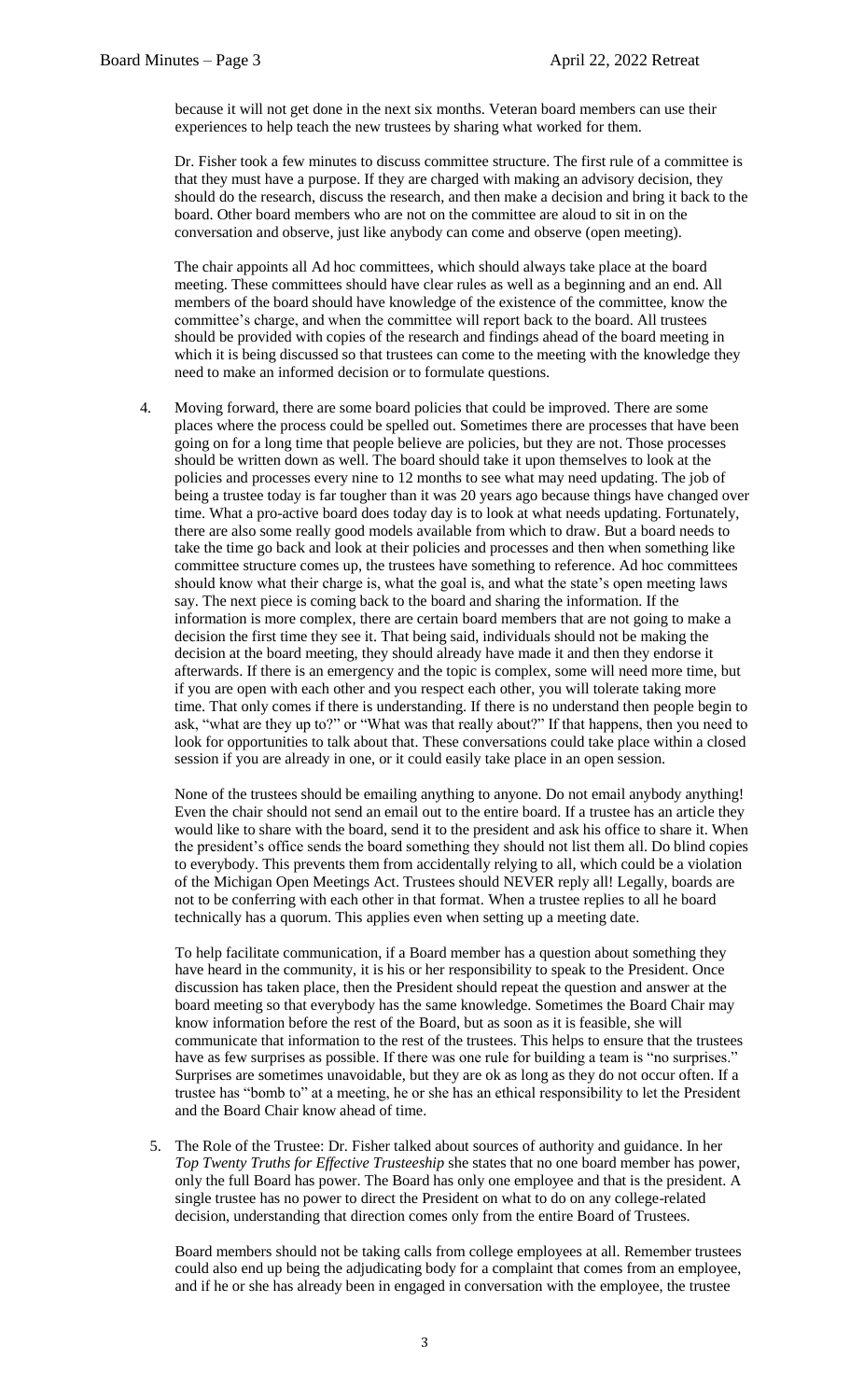could be compromised and it could spark a lawsuit. Employee complaints or misinformation should be directed to the president. The Board has only one employee and only as a board can you direct that employee. The role of the trustee is not to tell the president what to do, but he or she can share ideas with him. If the trustee is really concerned or excited about san issue or idea, he or she can ask that an item be added to the agenda so the idea can be shared with the other trustees; however, only when the full Board agrees, can they ask the President to come back and tell them if the idea is it feasible, or ask why it is not fit for them, but it fits somewhere else. So again, the president can only take direction from the full board, with the exception of the chair giving him direction. When chair talks to the press, he or she can only take the position that has been agreed upon by the entire board. No one person; one employee, and the last voice. When the board takes a position on an issue, the majority of the board prevails forever, unless the board agrees to revisit the topic after a period of time. That's the voice and even the chair can only reflect the voice.

The Board of Trustees supports the President, does not undermine his/her authority and counters misinformed public criticism. Board members refer all constituent concerns to the President.

The Board builds a positive image of the college. Board members do not speak to the press in a way that reflects negatively on their colleagues or the college. No individual board member speaks for the Board except on maters where the Board has taken an official action. Board members do not use their position to further their political career.

Individual board members do not distract the attention of trustees, the President, or other staff from the high priority of retaining accreditation. The Board understands that its performance is a contributing factor to whether or not a college retains accreditation or stays open. The Board demonstrates it makes the college's accreditation status a high priority.

## The Six Essentials of Good Board/CEO Relations

- 1. Good Board-President Relations Begin, Continue, and End with Ethical Behavior
- 2. The Board and President Must communicate with Each Other (Openly, Appropriately, and Even-Handedly)
- 3. The Board and President Must Each Know Their Separate Responsibilities
- 4. The Board and President should Each Be Evaluated Annually
- 5. The Board and President Need to Encourage Each Other
- 6. Facilitating the Board Process is The Sixth Essential (How they talk to each other, How they identify and solve problems, How they make decisions and how they handle conflict)

The characteristics of the mature group include:

Involvement: Members feel a sense of ownership.

Responsibility: Members assume responsibility for their own behavior.

Trust and Caring: Open expression is based on trust and care for one another.

Use of Resources: Diversity of viewpoints is expected and encouraged.

Listening: Members *actively* listen to one another.

Self-Examination: The group examines its own processes.

Source: Essential of Good Board/CEO Relations by Vaughn Sherman, ACCT, 1999

The delegation of authority is one of the board's policies. In general, authority is delegated to others who are implementing the direction the board gave. "Policy Board" does not mean just formal policies. The State's Community College act spells out the Board's authority, but it is relatively limited.

6. Sources of Authority: College boards are required to follow their state statutes (The Community College Act of 1976 and the Michigan Open Meetings Act). These documents spell out the board's authority. There are also six regional accrediting organizations. Accreditation standards are nationally based and regionally administered. In Michigan, that organization is the Higher Learning Commission (HLC). Regional accreditation is required for a college to receive local, state, or federal funds, for students to receive state of federal financial aid, and for students' completed units, certificates, and degrees to be honored by other accredited colleges as well as most licensing agencies. The regional accrediting commissions (HLC) are accountable to the federal Department of Education who ensures hat the accrediting commissions operate according to the approved policies and procedures and requires that the accrediting commissions enforce standards that have been set for colleges of that region. Upon initially seeking candidacy for accreditation, and throughout the life of an accredited college, it is the responsibility of the college's leadership to continuously prove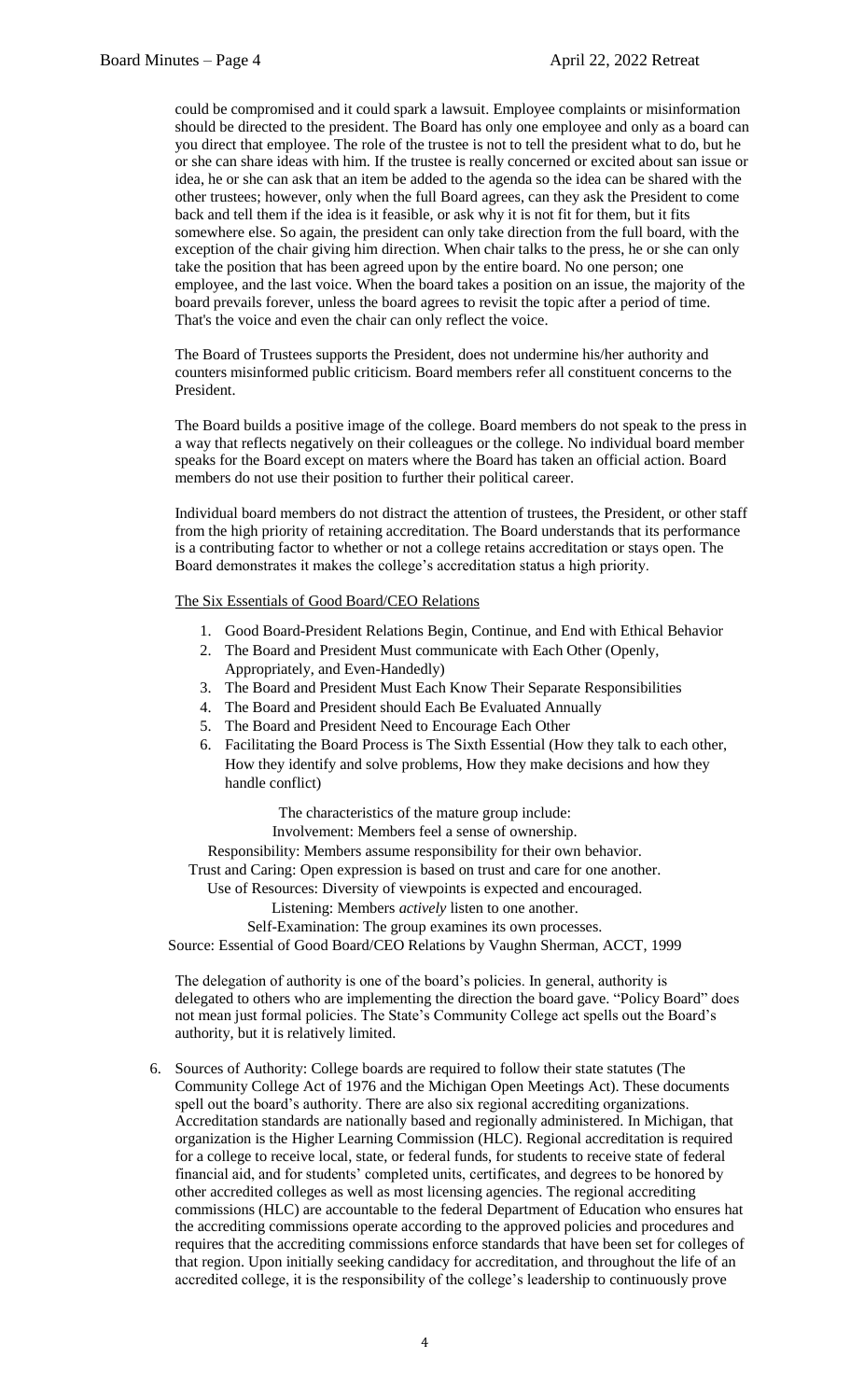that the college meets r exceeds the standards set by the Commission. The bottom line is that, without accreditation a college does not exist. A college lives by accreditation.

The Commissioners, and the visiting teams that visit colleges, are all peers. They are trustees, administrators, faculty, and staff. When they come to visit they are looking to see if the college is following the standards. Those guidelines are very broad. So a guideline might say that the board should behave ethically, but it will not provide a code of ethics. The visiting team expects the board to prove that it behaves ethically, not say that it behaves ethically. They may even ask what the board does when a trustee does not act ethically.

MCCC's Board's Code of Ethics is ok but could be more developed. It needs a recourse section; what is the process if somebody alleges that the Board has violated the code of ethics? The more you are called to spell out the procedures for when something goes wrong, the easier it is to address the problem. The ACCT has developed a model code. Boards of Trustees are encouraged to use it as a starting point for discussion in developing a code of policy. It is important for trustees to explore together the expectations for their own behavior.

The Board honors the confidentiality of all executive (closed) meetings. Board members do not favor or protect any one college or community special group. Board members operate ethically and without conflict of interest and honor commitments it makes to one another and to the President. Board members always treat staff and each other respectfully in all public settings. Board members do not meet directly with union representatives while negotiations are underway.

Governing boards function better when the ethical standards for trustee behavior are clear. The ACCT recommends that boards explore and adopt a set if standards, often called a "code of ethics" or "standards for good practice."

The Board by-laws should be reviewed and revised every nine to 12 months. The current Bylaws are ok, but could use some additional pieces such as a more developed code of ethics.

Board policies are generally not that long. The college has a huge policy area and occasionally, administrators will bring them to the Board for approval, but by and large, the Board does not want to get into the "nuts and bolts" of the college policies. The Board bylaws are different. They are not that hard to keep up. Sometimes there are state statutes that require boards to have certain policies. The board by-laws could use the addition of a more developed code of ethics, a code of conduct, and a policy about board self-assessment to start with.

In terms of public comments, the time limit is three minutes whether the comments are from one person or several; however, the Board chair does have discretion to allow more time. The board should not respond or engage with the delegates at the board meeting. They should acknowledge them with a "thank you very much." The board does not respond because the item is not on the agenda. This can be especially hard when the delegates are employees, but the board should just fall back on the public comment procedures. The board does not have to be very strict, but they should avoid the decline in the order of the meeting. The single biggest mistake that people make is that they just start talking. Even the trustees should wait for the chair's permission before talking and they should not speak over each other. It is all about being respectful. This also sets the tone for the rest of the attendees. If the trustees are not respectful why should the audience be respectful? This also helps the secretary to take more accurate minutes. Minute are only a record of the actions taken there is no need to record the conversation unless, the speakers says, "I like the record to reflect…" The simpler the minutes are, the better.

Dr. Fisher suggested that the policy for the Presidential Evaluation should be moved under the 100 series. So, state statures, codes, accreditation, and board polies are all other sources of authority for the board.

- 7. Dr. Fisher called for a nine-minute break.
- 8. The meeting resumed at 3:50 p.m.
- 9. The Board had extended discussed some personal experiences they have had in various board meetings. Penny will begin doing all attendance and roll call votes so that the chair can focus on other things.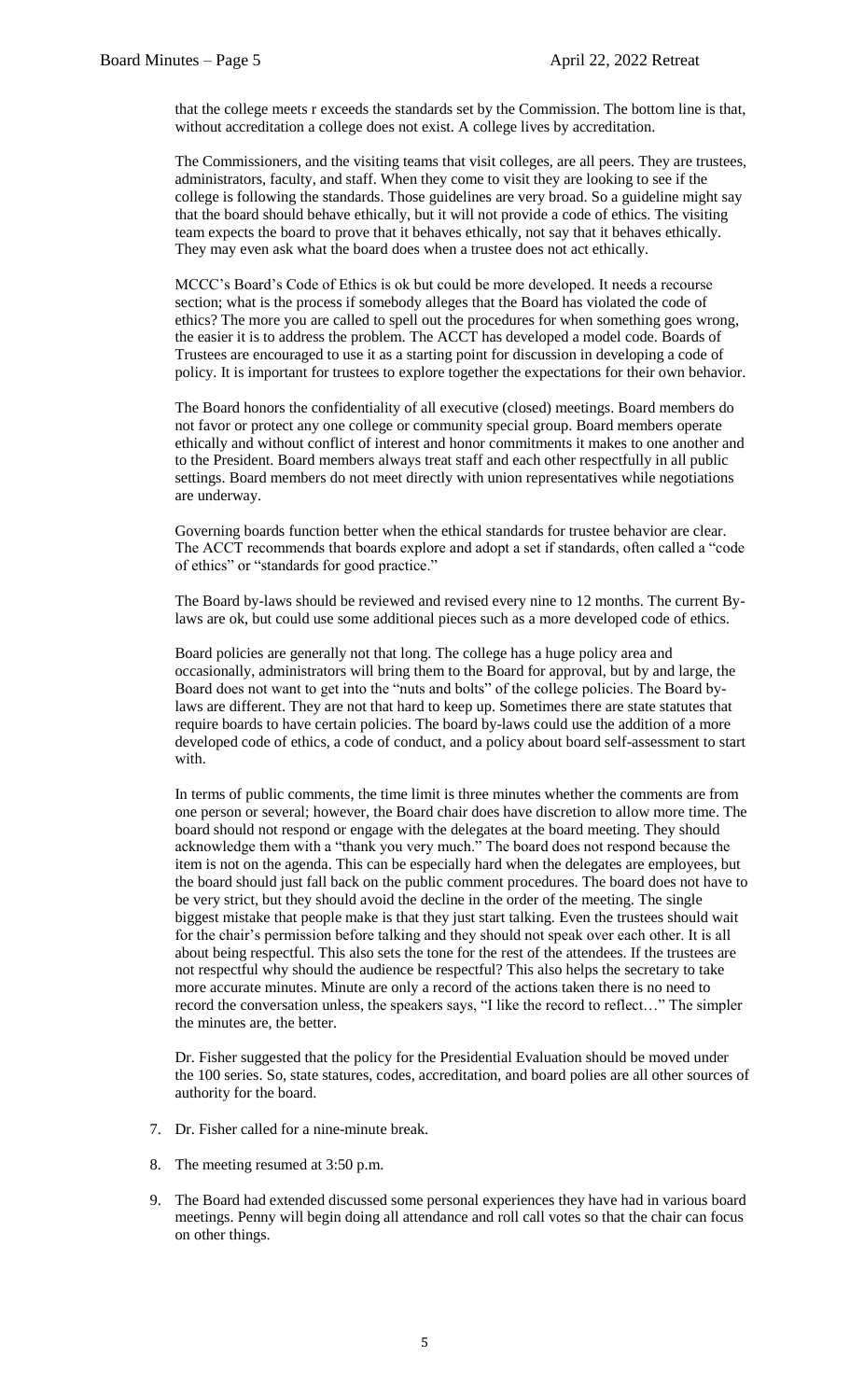10. Roles and Responsibilities of a Policy Board: Dr. Fisher shared a handout with an excerpt from chapter two of her book, *Trusteeship in Community Colleges, 2nd Ed.* The excerpt explained how policies are developed.

> "Effective boards adopt, live by, and then monitor their own policies. CEOs help boards adhere to their own policies by including appropriate references, to existing policy statements in agenda items. CEOs provide boards with the information they need to monitor policy implementation and evaluate its effectiveness…

Policies vary from college to college and state to state, based tradition, organizational culture, research, capabilities, and politics. All process through should be clear, succinct, and allow for openness and engagement of stakeholders.

As strange as it may sound, the first order of business is that each college or college district should have a policy on policies, as it is more critical than one might initially think. The policy should describe the process for policy development, who can initiate it, the opportunity for constituent input, the roles of different players, and how and when a decision is made. It reaffirms the expectation for transparency and involvement but also makes it clear the board makes the final decision. The policy should reference the CEOs role in developing procedures related to board operations, including collaborating with constituents where that is appropriate. It may make a distinction between the board having the primary role in the development of both policy and procedures related to the board operations and a secondary, albeit final, role in the development of some college operational procedures.

…The board's policy on policies, while generally deferring to the CEO to develop procedures, should clarify that the board retains the right to review all procedures if it becomes concerned that perhaps they are not consistent with the intent of the policy they approved. Additionally, while constituent participation is valuable, be sure that neither policies nor procedures are adopted that confers significant decision-making powers to any constituent group, except where prescribed by law.

A policy Board's primary role is to set policy. It adopts broad policies and goals, and does not direct the President or other staff as to how to implement those policies or achieve those goals. The Board operates as a unit and honors Board decisions once they are made. The Board ensures all board members follow board policy and intervenes when necessary. A Policy Board also gives direction on public things, such as adopting a strategic plan that will be developed in collaboration with the President's staff. The staff should be doing 95 percent of the work. But at the beginning of the process the board gives broad direction. The board passes policy and the President writes the procedure. Board by-laws are he exception. The Board conducts effective and efficient meetings. The Board strictly follows parliamentary procedure.

Dr. Fisher used the recent Diversity Equity and Inclusion (DEI) Belonging Plan as an example. The Board committing to DEI and saying they care about is their job. How it is accomplished is the President's job. The Board's business is "What do we want to see the outcomes be?" "What do we think this is important to do?" and eventually, if it's money is requested, "How much money are we spending?"

Dr. Fisher shared the *ACCT's Guide to Trustee Roles and Responsibilities.* This is the big picture stuff. Trustees act as a unit. The Board is a corporate body. It governs as a unit, with one voice; this principle means that trustees only individual trustees have authority only when they are acting as a board. They have no power to act on their own or to direct college employees or operations. To be an effective unit boards must:

- Integrate multiple perspectives into board decision-making
- Establish and abode by rules for conducting board business
- Speak with one voice, and support the decision of the board once it is made
- Recognize that power rests with the board, not the individual trustees

Boards represent he common good. Effective trustees and boards: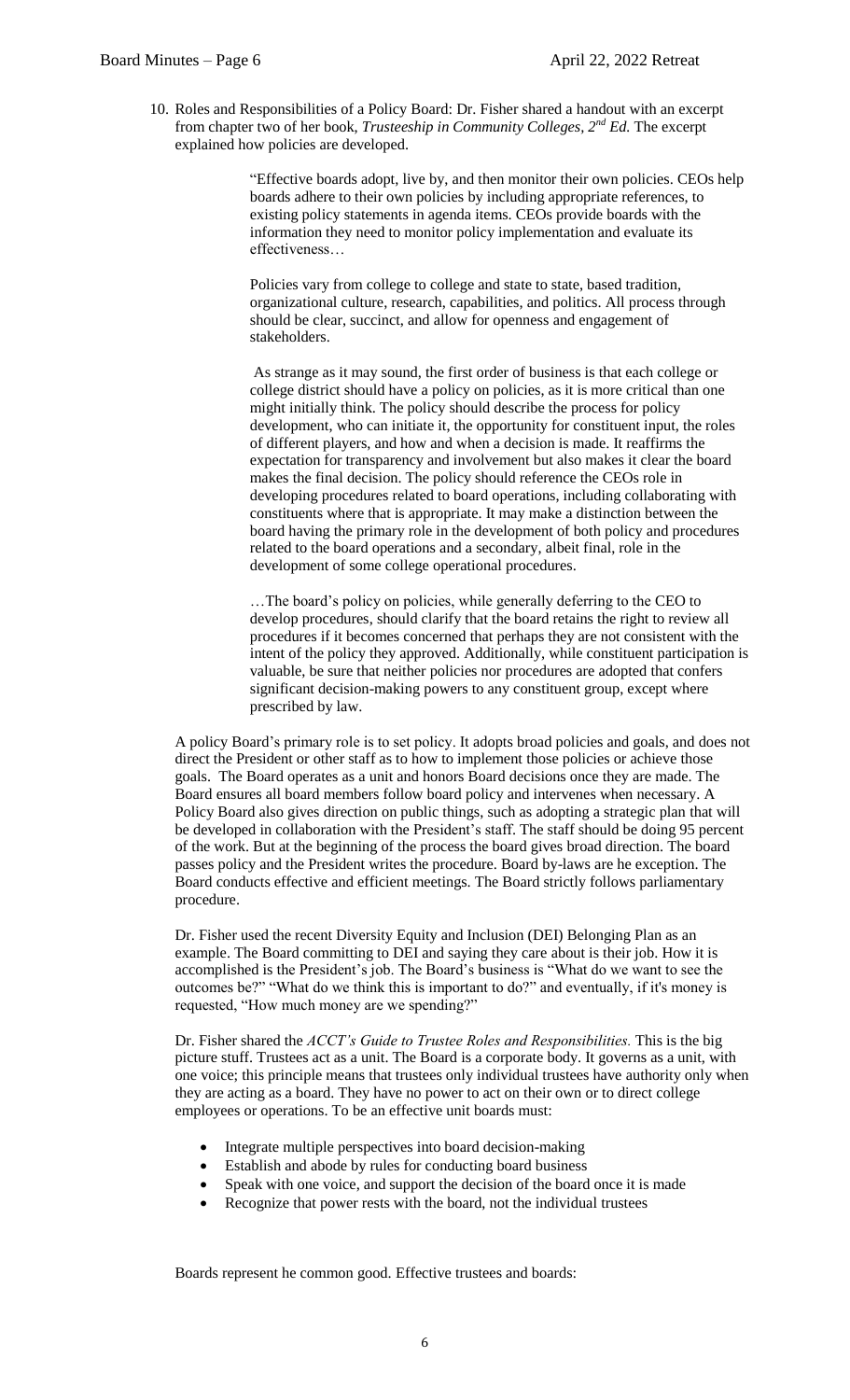- Know community needs and trends
- Link with the community
- Seek out and consider multiple perspectives when making policy decisions
- Debate and discuss issues in public
- Serve the public good

Boards set policy direction. They:

- Are proactive, visionary, and future-oriented
- Learn about and communicate with many different groups
- Focus on community needs and trends
- Establish the vision, mission, and broad institutional goals as policy

Boards Employ, evaluate, and support the chief Executive officer. To be effective boards and trustees must:

- Select and retain the best CEO possible
- Define clear parameters and expectations for performance
- Conduct periodic evaluations; provide honest and constructive feedback
- Act ethically in the relationship with the CEO
- Support the CEO; create an environment for success

Boards create a positive climate by:

- Focusing on outcomes
- Supporting professional growth
- Seeking consultation in developing policy
- Being ethical and acting with integrity

Boards monitor performance. Effective boards and trustees:

- Monitor progress toward goals
- Monitor adherence to operational policies
- Use pre-established criteria for monitoring
- Schedule a timetable for reports

Boards support and are an advocate for the college. Effective trustees and boards:

- Promote the college in the community
- Foster partnerships with other entities in the community
- Advocate the needs of the college with government officials
- Support the foundation and fundraising efforts
- Protect the college from inappropriate influence.

Boards lead as a thoughtful educated team. Effective boards and trustees:

- Engage in ongoing learning about board roles and responsibilities
- Are curious and inclusive
- Are positive and optimistic
- Support and respect each other

Dr. Fisher and the trustees continued with a more detailed conversation regarding the roles and responsibilities of policy boards. Before moving on to micromanaging.

Community college leaders, both presidents and boards, frequently struggle with micromanagement, which can lead to disruption and dysfunction. It is critical that a board and its president have an honest discussion about this issue and come to an agreement on what will be acceptable to this important leadership team. Dr. Fisher shared a document called *What is Micromanagement and Why is it Not a Good Idea?* The document listed several concepts on the perils of micromanagement and reorganizing micromanagement. These concepts are considered best practices in exemplary colleges. The document is part of the official board file and can be obtained form the President's office. She gave the trustees several real-life examples of micromanaging to help them recognize it when they see it. When is does happen, please give the President permission to say, "You know, I really think you've crossed